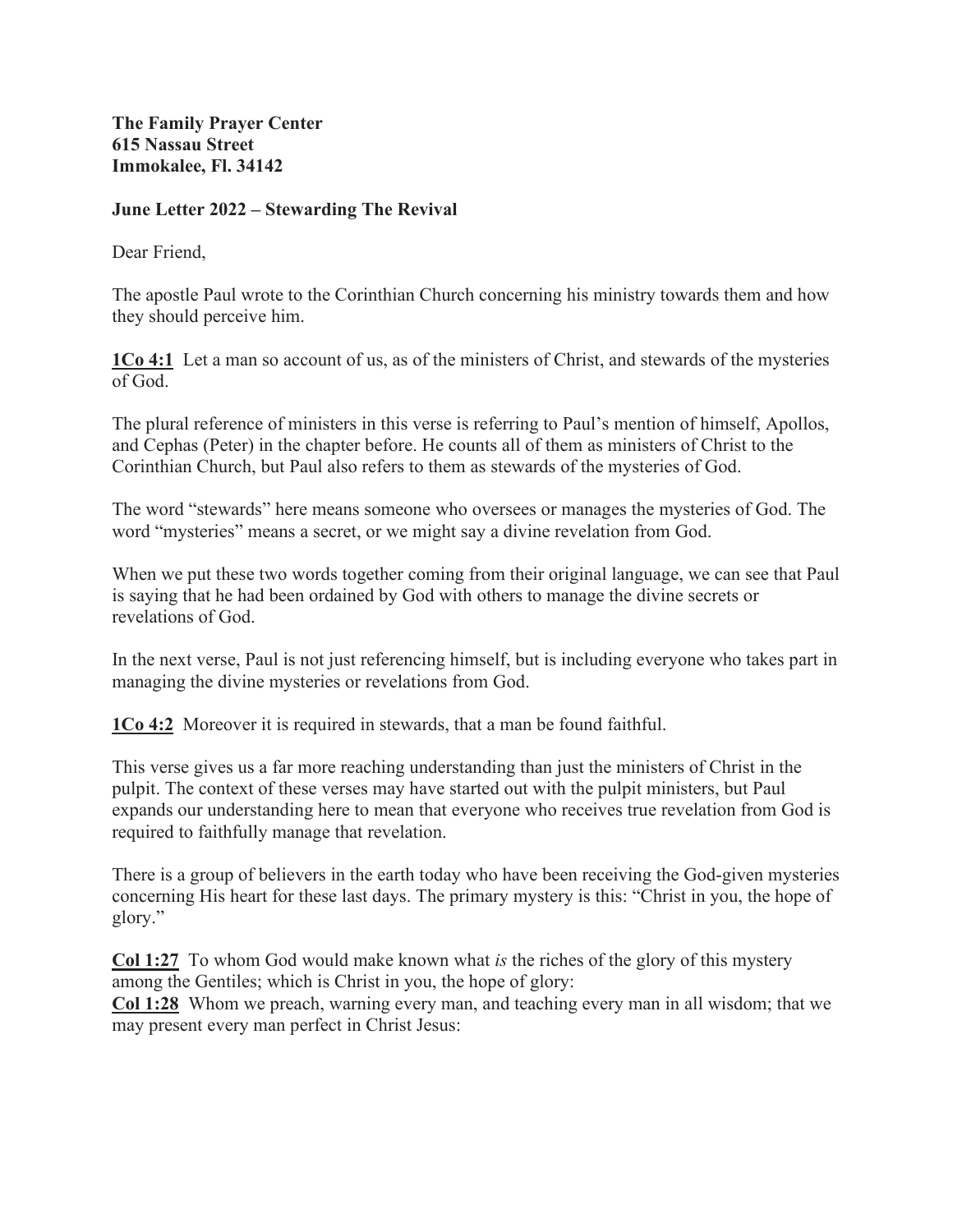The mystery of Christ in us is far more than just understanding that Jesus lives inside of us, but it is an understanding of the power of God that expands to every person's world with preaching, teaching, and demonstrating Christ for the purpose of evangelism.

There is a group within the Church at large that is hearing the cry from Heaven to make ready for the spiritual harvest of the earth, and to show every man and woman the mystery of what it means to have Christ in us, the hope of glory.

The Revival generation is a group not only called by God to receive Revival, but also to steward or manage it properly so that it is preserved against any future destruction.

Too many of the spiritual moves of God in the past have been short-lived in the earth because there was not enough stewards to properly manage what God had sent. Too often, wolves in sheep's clothing snuck in and dismantled the truth with false doctrine.

Recently, God has been talking to us about becoming stewards of the Revival. What this means is that we must become spiritual grown-ups. We must all become spiritually mature in the foundation that God has given us.

One of the major differences between a grown-up and a child in the natural is the grown-up's ability to see danger and protect the children from destruction.

The following is an excerpt from the Blueprint for 2020 prophecies:

Matthew, Mark, Luke, and John Will Return Prophecy191208 – Dec 8, 2019

----------

Matthew, Mark, Luke, and John will return – the works and the essence. The body atlarge will be shocked to hear and to see what they will hear and see from this place. I put you on aware but do not be afraid, that many will rush in the days ahead or when they see the explosion of My glory. They will try to merchandise it. They will try to catch it up in ways in which Simon the sorcerer said: Give me this; I'll pay money for it. But as he was rebuked, so will they be also rebuked.

I am expecting you as a caucus of elders, learning line on line, precept on precept the Word of God in doctrine, that you will be able to turn away the gainsayers in love, but if all necessary, with a stern and solemn rebuke, that those who will rush in and will try to create for themselves gatherings, attention to them self in the midst of the revival – you will be a firewall in the spirit against what has debilitated and brought down and destroyed many such revivals. But you are right, and I declare unto you by the Spirit that you are right in your understanding that the last, great harvest of souls will be that which is brought up all the way to My return, says the Spirit of Grace.

----------